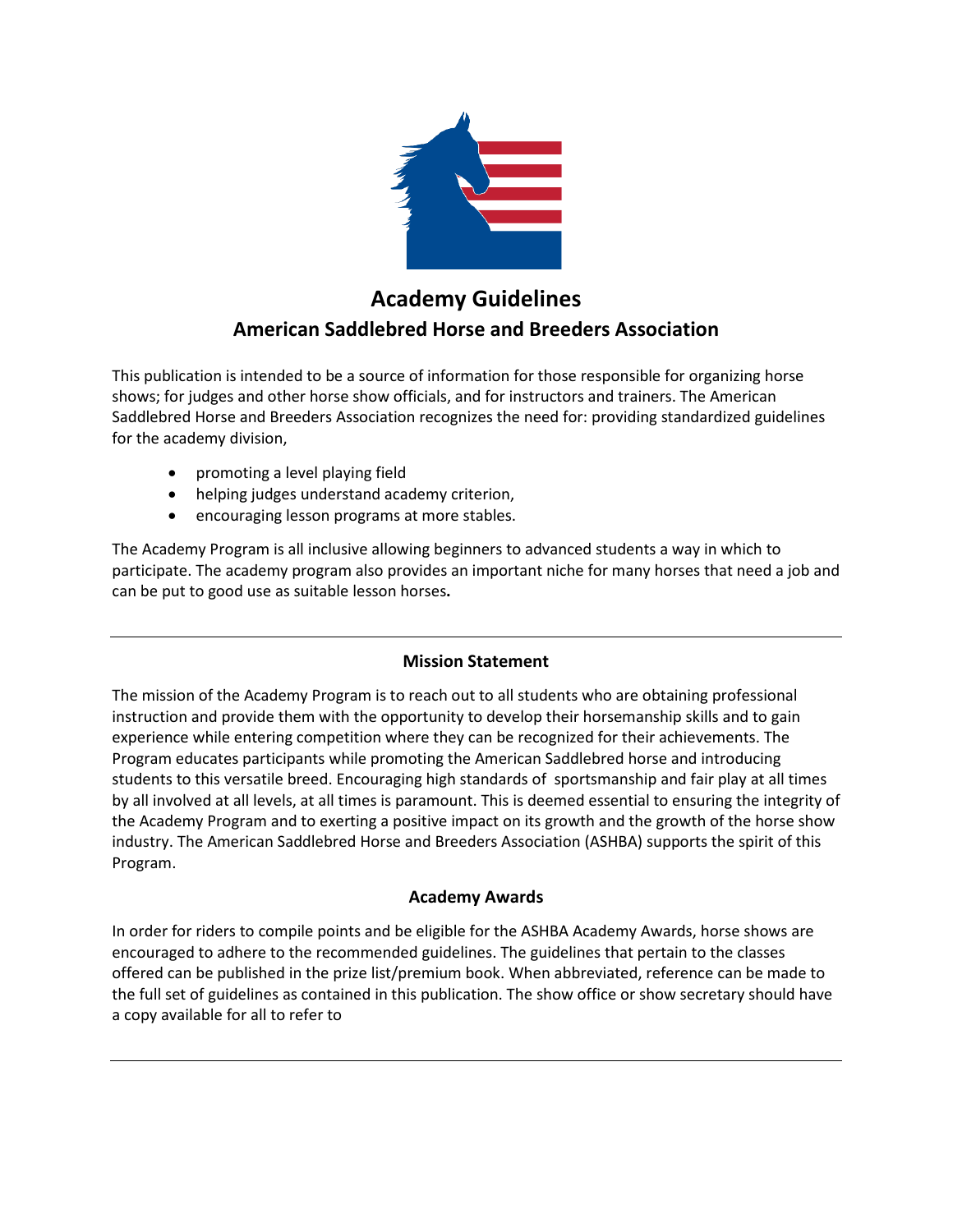## **Horse Show Academy Division Guidelines**

### **The Exhibitor**

- The exhibitor entries are limited to riders enrolled in a lesson program.
- Once a rider shows in regular performance classes, they are no longer eligible to show in Academy classes. Returning riders are eligible for WTC academy after a 10-year absence from the show ring.
- Riders who have shown in a regular division or in a suit/coat are no longer eligible to show in Academy classes.
- A rider who has shown & been judged in Walk/Trot/Canter classes is no longer eligible to return to Walk/Trot classes.
- A rider who has shown & been judged in Walk/Trot classes is no longer eligible to show in Lead Line.
- Riders may not show in any performance division at the same show (except driving or in hand classes).
- Age of the rider is determined by their age as of December 1 of the previous year.
- Academy driver may be accompanied in the cart by an experienced adult who is not allowed to coach.
- Only a 2-wheel cart/buggy is permitted in driving classes.

#### **The Horse**

- Horses must be regularly used as lesson horses.
- A horse may be owned or leased as long as that horse is used regularly by others as a lesson/school horse.
- Horses shown in Academy classes cannot be in show training but may be exercised by a professional.
- Horses should be plain shod. (Exception may be made if corrective shoeing is needed, one pad and/or wedge is allowed for the comfort of the horse)
- Hoof blacking is optional; no ribbon braiding allowed.
- School horses may cross enter regular show classes at the same show.
- Any breed horse or pony is eligible, full mane and tail.

## **Tack**

- Horse to be tacked with saddle consistent with style of riding.
- Full or Pelham bridles or snaffle bridle with martingale. A martingale on a leverage bit is prohibited.

## **Attire**

- To be appropriate for the style of riding/driving.
- Jodhpurs, breeches, dark pants, long sleeve shirt, with collar, tie, gloves, vest (sweater permissible in very cold weather) Riding suits and jackets are prohibited. Chaps and western hats are prohibited.
- Roweled spurs are not permitted.